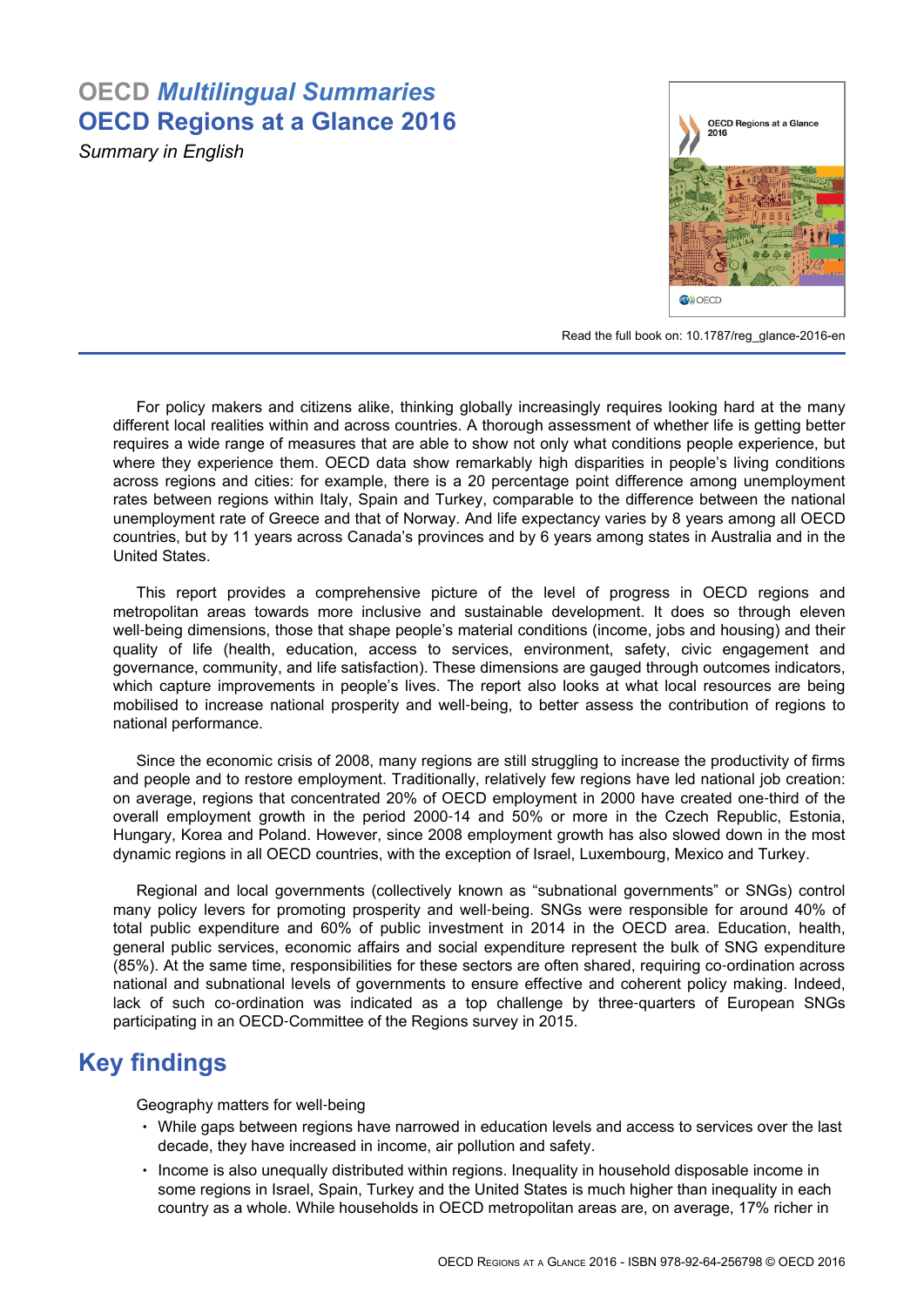income than elsewhere, income inequalities are the highest in metropolitan areas, and the share of household income devoted to housing expenditure can be 15 percentage points higher in some metropolitan areas than in the rest of the country.

- Improvement in the educational attainment of the workforce in less-educated regions has narrowed the gaps with more-educated regions in the past 15 years. In France and Mexico, for example, thanks to improvements in the regions that had a relatively lowereducated workforce in 2000, regional disparities in the workforce with at least uppersecondary education have decreased by 12 and 7 percentage points, respectively.
- A new feature of this publication, estimates of subiective well-being at the subnational level reveal that life satisfaction and perceived social support also depend on where one lives. Forty percent of the explained variation of OECD residents' self-reported life satisfaction is accounted for by regional characteristics, with individual characteristics accounting for the other 60%.

Regions contribute to national growth and prosperity

- In the period 2000‑14, on average, GDP growth rates were lower in predominantly rural regions than predominantly urban regions in 18 out of 24 OECD countries, while job creation was higher in rural regions than in urban ones in 12 out of 24 OECD countries.
- Productivity gains explain more than 75% of growth in GDP per capita of the fastestgrowing regions in the period 2000-13. A majority of these regions include large metropolitan areas where the concentration of different industries facilitates access to skilled labour, infrastructure, innovation, entrepreneurship and trade. The regions whose GDP per capita declined in the past 15 years – mainly in Greece, Italy and Spain – performed poorly both in productivity and in workforce utilisation.
- In 22 out of 27 OECD countries, lagging regions have increased the share of tertiary educated labour force faster than advanced regions, in the period 2000‑13. In contrast, the share of research and development (R&D) personnel has increased faster in the advanced regions widening regional gaps in 12 out of 19 countries in the same period.
- The elderly population in OECD countries has increased more than 5 times as much as the rest of the population in the past 15 years. In 26 out of 33 OECD countries, the elderly dependency rate was higher in rural than in urban regions in 2014. Rural regions in OECD countries lost on average 11 people per 10 000 population through migration in 2011‑13. At the same time, in Belgium, Korea, Portugal, Switzerland and the United Kingdom, rural regions were net recipients of domestic migration.

Subnational governments finance and invest in regional development

- SNGs carry out 40% of total public expenditure. They have an important economic role as employers, in public procurement, and as providers of essential services in areas such as education (25% of SNG expenditure), health (17%), social protection and economic affairs (14%, for both).
- Economic affairs (mainly transport) and education are the priority investment sectors, accounting for 39% and 22% of SNG investment. SNG investment decreased by almost 4% in real terms between 2007 and 2014 in the OECD area.
- The economic crisis has led to a major deterioration of both SNG budget balance and debt in most OECD countries. In 2014, SNGs' outstanding gross debt accounted for 24% of GDP and 20% of total public debt on average in the OECD.